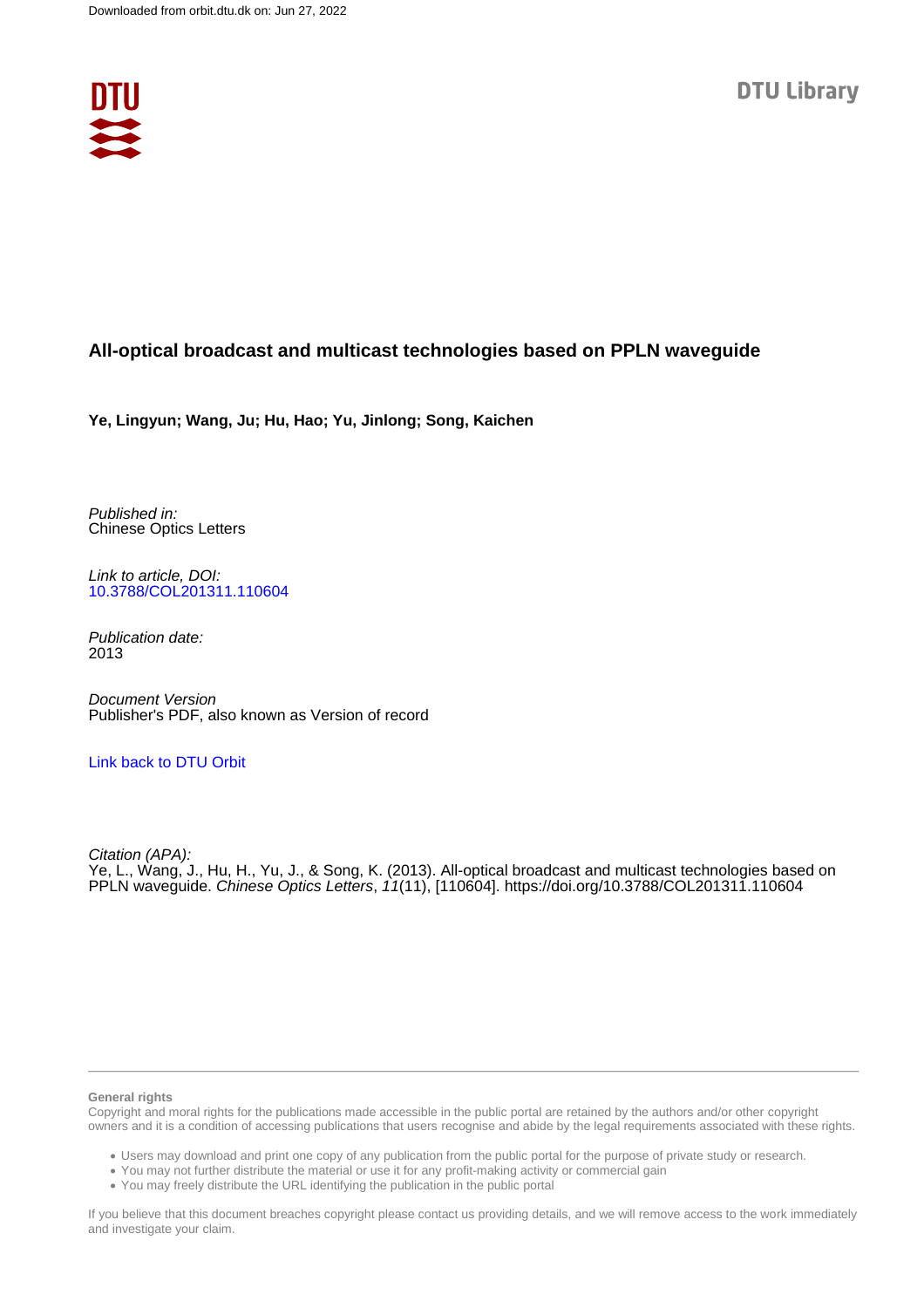# All-optical broadcast and multicast technologies based on PPLN waveguide

Lingyun Ye (叶凌云)<sup>1</sup>\*, Ju Wang (王 菊)<sup>2</sup>, Hao Hu (胡 浩)<sup>3</sup>,  $\mathbf{J}$ inlong  $\mathbf{Yu} \ (\mathbf{\hat{\tau} \hat{\mathbf{\hat{\pi}}} \hat{\mathbf{\hat{z}}})^2,$  and  $\mathbf{Kaichen}$   $\mathbf{Song} \ (\mathbf{\hat{x} \hat{\pi} \hat{\mathbf{\hat{z}}})^1}$ 

<sup>1</sup>College of Biomedical Engineering and Instrument Science, Zhejiang University, Hangzhou 310027, China

 $2$ School of Electrical and Information Engineering, Tianjin University, Tianjin 300072, China

<sup>3</sup>DTU Fotonik, Department of Photonics Engineering, Technical University of Denmark,

Ørsteds Plads, Building 343, 2800 Kgs. Lyngby, Denmark

<sup>∗</sup>Corresponding author: zjujerry@163.com

Received July 5, 2013; accepted September 16, 2013; posted online November 4, 2013

All-optical  $1\times4$  broadcast and  $1\times3$  multicast experiments of a 40-Gb/s return-to-zero on-off keying (RZ-OOK) signal based on a periodically poled lithium niobate (PPLN) waveguide are demonstrated in this letter. Clear opened eye diagrams and error-free performance are achieved for the broadcast signals at 1541.3, 1543.7, 1548.5, and 1550.9 nm. Multicast technology uses cascaded second-harmonic generation and difference-frequency generation in a Ti:PPLN waveguide. An error-free operation with a negligible power penalty is achieved for the three wavelength-division multiplexing multicast signals at 1533, 1537, and 1541 nm.

OCIS codes: 060.4510, 190.4360. doi: 10.3788/COL201311.110604.

Photonic networks are currently based on wavelengthdivision multiplexing (WDM) technologies, and their transmission capacity has been increased to Tbit/s over a single optical fiber. However, packet switching and routing are still performed electronically through optical– electrical–optical conversion<sup>[1]</sup>. An all-optical conversion can process signals transparently in data format and data rate, and it potentially consumes low power. All-optical conversions for broadcasting and multicasting are simple, straightforward, and particularly useful for optical switching nodes in WDM systems because of their characteristic of reusing wavelengths[2−4] .

To date, investigations on all-optical broadcasting and multicasting have focused on one of the following mechanisms: four-wave mixing[5], amplified spontaneous emission  $(ASE)$  modulation<sup>[6]</sup>, and fiber optical parametric amplifier<sup>[7]</sup>. Wavelength conversion based on quasi-phase-matched (QPM) nonlinear optical interactions in periodically poled lithium niobate (PPLN) has recently attracted much interest because of its ultrafast response speed<sup>[8]</sup>. Wavelength conversions in PPLN waveguides reaching up to 320 Gb/s have been demonstrated $^{[8]}$ . Compared with wavelength conversion, WDM multicasting or broadcasting can be used to generate data signals for multiple users<sup>[9]</sup>. PPLN waveguides have been demonstrated efficiently for optical multicasting/broadcasting using second-order nonlinear effects by quasi-phase matching<sup>[10−12]</sup>. PPLN waveguides also offer advantages such as a wide conversion range, an ultrafast response, a high conversion efficiency, and negligible quantum-limited ASE noise<sup>[13−19]</sup>. Given these advantages, all-optical broadcasting and multicasting can be achieved by conventional cascaded secondharmonic generation and difference-frequency generation  $(cSHG/DFG)$ .

In this study, we experimentally demonstrate  $1\times 4$  alloptical broadcasting and 1×3 all-optical multicasting of

a 40-Gb/s return-to-zero on–off keying (RZ-OOK) signal by cSHG/DFG in a Ti:PPLN waveguide. In the multicast experiments, the 40-Gb/s RZ-OOK signal is set to the QPM wavelength for second-harmonic generation (SHG) and is sufficiently amplified to generate wavelength-converted signals. All four broadcast signals and three multicast signals are obtained with error-free performance.

A continuous wave (CW, at the wavelength of  $\lambda_1$ ) with a data signal (at the wavelength of  $\lambda_2$ ) is launched into the PPLN waveguide. If the powers of the CW and the data signal arehigh, then each signal can act as a pump. As a result, two wavelength-shifted idlers  $(\lambda_3=2\lambda_1-\lambda_2,$  $\lambda_4=2\lambda_2-\lambda_1$ ) in the C-band are generated. The new generated signal at the wavelength of  $\lambda_3$  can also act as a pump and can convert the CW light into another wavelength  $(\lambda_5=2\lambda_3-\lambda_1)$ . Hence,  $1\times 4$  multiwavelength broadcast signals will exist at the output of the PPLN waveguide.

The experimental setup for the PPLN-based multiwavelength broadcast of a 40-Gb/s RZ-OOK signal is shown in Fig.1. The RZ-OOK 40-Gb/s transmitter generates a 40-Gb/s pseudo-random bit sequence (PRBS,  $2^{7}-1$ ) data signal at the wavelength of 1548.5 nm. The 40-Gb/s RZ-OOK signal is amplified by an erbiumdoped fiber amplifier (EDFA), filtered by a 1-nm optical band-pass filter (OBF), passed through a 3-dB optical coupler (OC), and launched into a Ti:PPLN waveguide through fiber butt coupling. A CW light at 1546.1 nm



Fig. 1. Experimental setup for the PPLN-based multiwavelength broadcast of a 40-Gb/s RZ-OOK signal.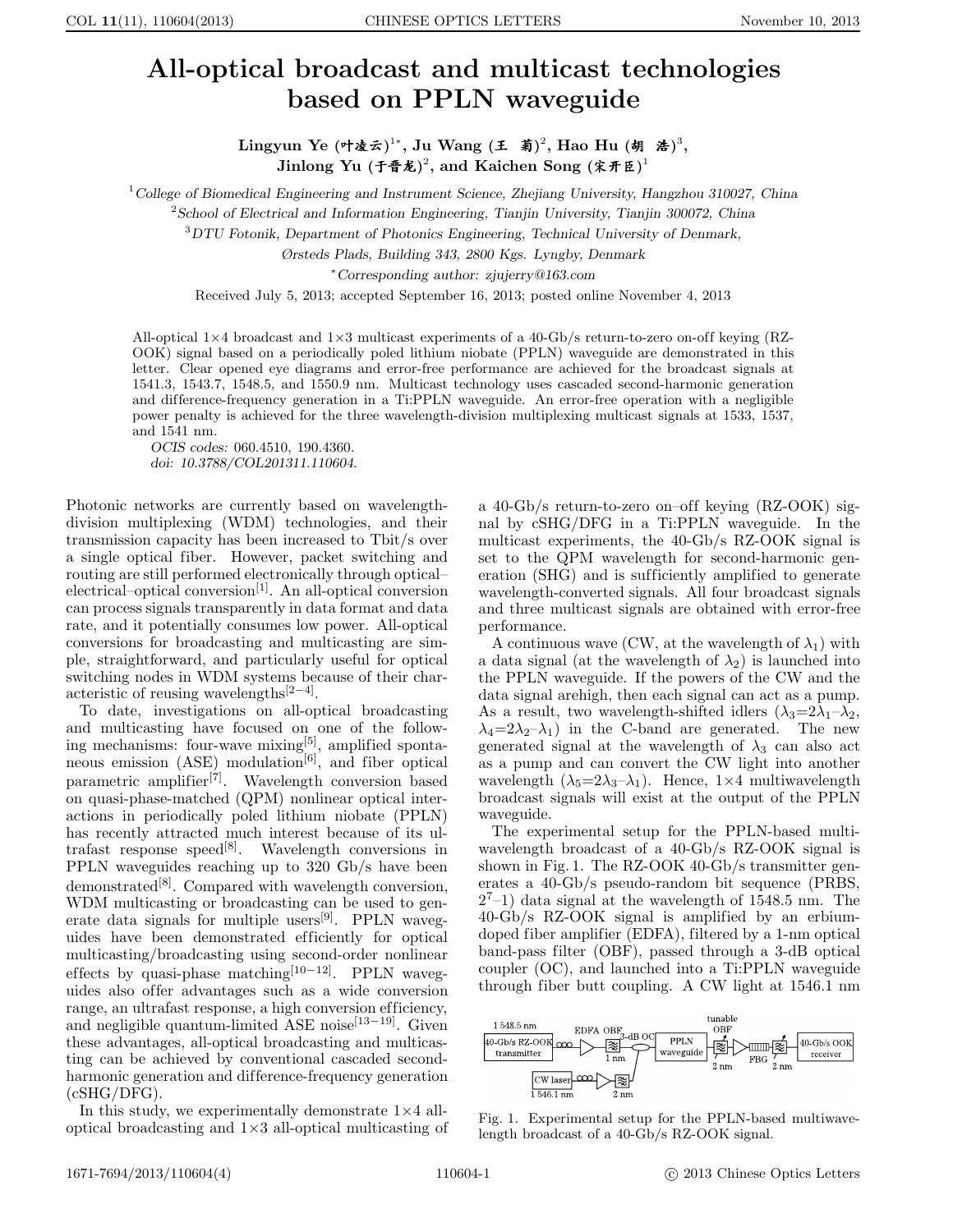is amplified, filtered, and launched into the Ti:PPLN through the second input port of the 3-dB OC. The average powers of the data signal and the CW signal at the input of the Ti:PPLN are 25.2 and 25.9 dBm, respectively. The polarization of the data signal is aligned to the transverse magnetic (TM) mode by adjusting the polarization controller (PC). The same procedure is conducted for the CW light. The polarization of the data signal and the CW light is parallel to the optical  $c$ -axis of the Ti:PPLN waveguide. A Ti-diffused PPLN waveguide with a  $7-\mu m$  width and an 80-mm length is used in our experiment. A domain periodicity of 16.4  $\mu$ m is applied to achieve quasi-phase matching in the C-band  $(\sim 1546$  nm) at elevated temperatures<sup>[6]</sup>. The fundamental wavelength is measured as 1546.2 nm with a bandwidth of 0.22 nm. A high-temperature operation (∼180 ◦C) is conducted to avoid optical-induced damages of the refraction index. The propagation loss of the waveguide is approximately 0.1 dB/cm. The total fiber-to-fiber loss is approximately 6.5 dB, including propagation and coupling losses. At the output of the PPLN waveguide, a filtering subsystem is used to select four broadcast signals with wavelengths at 1541.3, 1543.7, 1548.5, and 1550.9 nm. The center wavelength of the fiber Bragg grating (FBG), which is used to block the high-power CW light, is 1546.1 nm. The broadcast data signals are detected by a 40-Gb/s receiver, which consists of an optical preamplifier and a photodetector. The performances of the broadcast signals are evaluated by an error analyzer.

The optical spectra at the input and output of the PPLN waveguide are shown in Figs. 2(a) and (b), respectively. Several new wavelength-shifted idlers are found at the output of the PPLN wave guides. The broadcast signals are obtained at 1541.3, 1543.7, 1548.5, and 1550.9 nm by tuning the OBFs. The spectra and eye diagrams of the broadcast signals are shown in Fig. 3. The broadcast signal at 1548.5 nm is the original input signal, which is passed through the PPLN waveguide. The noise on "0" levels of the broadcast signals at 1541.3 and 1550.9 nm is extremely small. Nevertheless, the pulses are distorted on "1" levels. By contrast, the noise on "0" levels of the broadcast signal at 1543.7 nm is relatively large, whereas the eye diagram of "1" levels is relatively clear. The clear opened eye diagram indicates the good performance of the four broadcast signals.

The bit error rates (BERs) of the four broadcast signals are measured as a function of the received power, as shown in Fig. 4. The BER curves are plotted for the 40- Gb/s RZ-OOK back-to-back (B2B) signals and the four 40-Gb/s broadcast data signals at 1541.3, 1543.7, 1548.5,



Fig. 2. Optical spectra at the (a) input and (b) output of the Ti:PPLN waveguide.



Fig. 3. (Color online) Optical spectra and eye diagrams of the broadcast data signals after filtering the subsystem at (a) 1541.3, (b) 1543.7, (c) 1548.5, and (d) 1550.9 nm.



Fig. 4. (Color online) BER curves of the four 40-Gb/s broadcast signals.

and 1550.9 nm. All four broadcast signals exhibit errorfree  $(10^{-9})$  performance.

Compared with the B2B case, the power penalties are negligible for the signals at 1541.3 and 1548.5 nm. The maximum power penalty is 2.3 dB for the signal at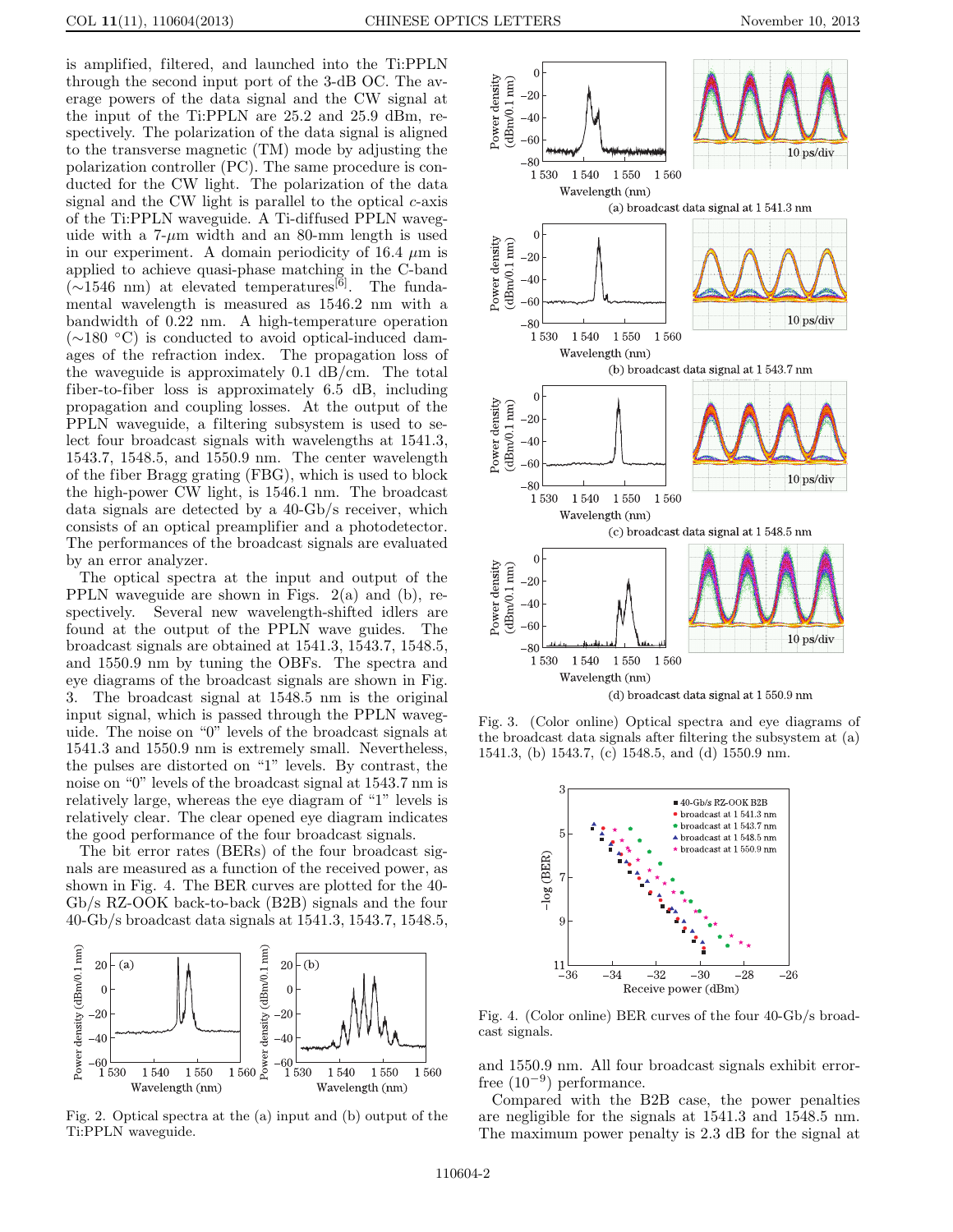1550.9 nm, which is limited by the optical signal-to-noise ratio (OSNR). If the conversion efficiency of the PPLN waveguide is increased or if the coupling loss between the fiber and the waveguide is reduced, then the OSNR of the broadcast signals will be improved.

A 40-Gb/s RZ-OOK data signal (at the wavelength of  $\lambda_1$ ) is launched into the PPLN waveguide as a pump, with three CW lights (at wavelengths of  $\lambda_2$ ,  $\lambda_3$ , and  $\lambda_4$ ). The input data signal is set within the QPM wavelength range. This signal acts as the fundamental wave and generates a second harmonic signal (via SHG) at  $\sim$ 0.77 µm via quasi-phase matching. Meanwhile, three wavelength-shifted idlers  $(2\lambda_1-\lambda_2, 2\lambda_1-\lambda_3,$  and  $2\lambda_1-\lambda_4$ ) are generated via DFG between the second-harmonic signal and the CW lights. The multicast signals at wavelengths of  $2\lambda_1-\lambda_2$ ,  $2\lambda_1-\lambda_3$ , and  $2\lambda_1-\lambda_4$  are at the output of the PPLN waveguide. The wavelength of each multicast signal can be controlled by adjusting that of the corresponding CW light.

The experimental setup for the PPLN-based WDM multicasting of a 40-Gb/s RZ-OOK signal is shown in Fig. 5. Similar to the preceding experiment, a CW light at the wavelength of 1546.1 nm passes through a pulse carver and a Mach–Zehnder modulator, and then generates a 40-Gb/s RZ-OOK data signal (PRBS,  $2^7-1$ ). The 40-Gb/s RZ-OOK signal is amplified by an EDFA, filtered by a 1-nm OBF, passed through a 3-dB OC, and launched into a polarization insensitive PPLN subsystem, which has been discussed in detail in Ref. [6]. Three more CW lights at 1551, 1555, and 1559 nm are amplified and launched into the polarization insensitive PPLN subsystem through the second input port of the 3-dB OC. The average powers of the data signal and the CW signal at the input of the PPLN subsystem are 25.8 and 16.9 dBm, respectively. The powers distributed to the two arms of the polarization beam splitter (PBS) are ensured to be equivalentby adjusting the PC. The polarizations of the three CW lights require no adjustment. At the output of the polarization insensitive PPLN subsystem, three multicast signals (at wavelengths of 1541, 1537, and 1533 nm) are obtained. The multicast data signals are detected by a 40-Gb/s receiver.

The optical spectra at the input and output of the polarization insensitive PPLN subsystem are shown in Figs. 6(a) and (b), respectively. The power of the WDM multicast signals is consistent (the power of each multicast signal is 2.9 dBm), although the polarizations of the three CW lights are not controlled. The multicast signals



Fig. 5. Experimental setup for the PPLN-based WDM multicasting of a 40-Gb/s RZ-OOK signal.



Fig. 6. Optical spectra at the (a) input and (b) end of the PPLN.



Fig. 7. (Color online) Optical spectra and eye diagrams of the WDM multicast signals after filtering at (a) 1533, (b) 1537, and (c) 1541 nm.



Fig. 8. (Color online) BER curves of the three 40-Gb/s WDM multicast signals.

are obtained at 1533, 1537, and 1541 nm by tuning the OBFs. The spectra and eye diagrams of the WDM multicast signals are shown in Fig.7. The noise on "0" levels